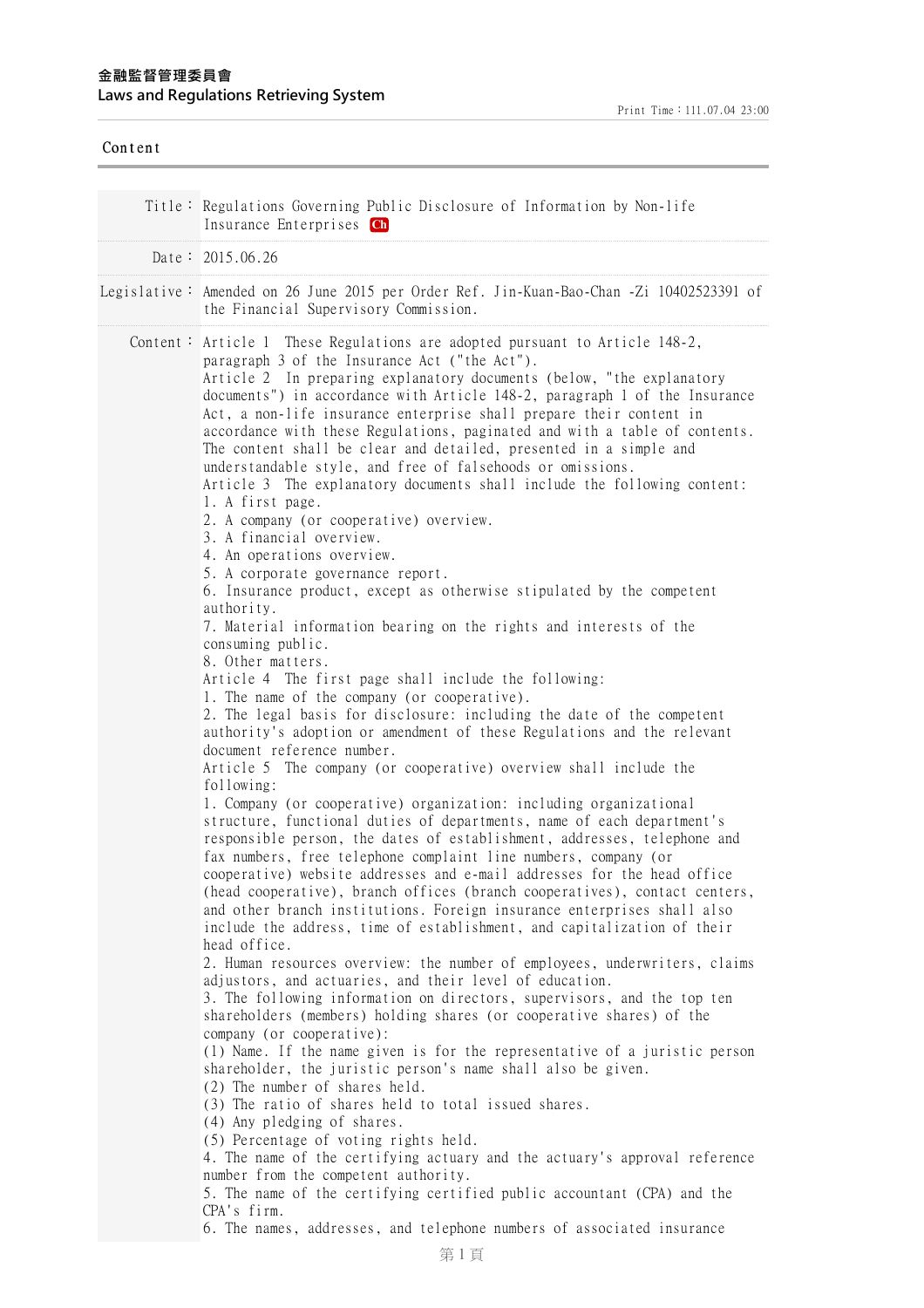agents.

7. The name and credit rating of any reinsurer to whom reinsurance premiums paid during the previous year accounted for 1 percent or more of total premium revenues of the enterprise.

8. The names and relationships of related persons and affiliated enterprises, the cross-shareholding ratios of affiliated enterprises, numbers of shares held, and actual capital invested.

9. For enterprises that have used a credit rating agency, the name of the credit rating agency, the credit rating issued, and the date the rating was issued; where a credit rating agency has not been used, that fact shall be disclosed.

10. Insurance premium collection agents and collection conditions. The scope of related persons and affiliated enterprises referred to in subparagraph 8 of the preceding paragraph shall be determined by the applicable provisions of the international financial reporting standards, international accounting standards, interpretations and notices recognized by the competent authority.

The provisions of subparagraphs 3, 8, and 9 of paragraph 1 do not apply to foreign insurance enterprises.

The matters mentioned in the subparagraphs of Paragraph 1 shall be conducted according to the following regulations:

1. The information specified in Subparagraphs 1, 3 to 6, 9, and 10 shall be updated within 30 days from the occurrence of the event or change of content.

2. The information specified in Subparagraphs 2 and 8 shall be updated within one month from the end of each quarter.

3. The information specified in Subparagraph 7 shall be updated within three months from the end of the year.

Article 6 The financial overview shall include the following financial information for the previous three years:

1. A fund utilization table.

2. A balance sheet with appended notes for any capital increases or decreases.

3. A consolidated income statement.

4. A statement of changes equity.

5. Reserves (including reserves for insurance liabilities and reserves for insurance contracts with financial instrument features).

6. Total loans.

7. Non-performing or overdue loans.

8. The non-performing or overdue loan ratio.

9. The allowance for uncollectible accounts.

10. The coverage ratio of allowance of uncollectible accounts.

11. A statement of transactions with related persons.

12. Financial report certified or reviewed by a certified public accountant (CPA) and the CPA's statement.

13. A cash flow statement.

14. Resolutions on distribution of profits or compensation of deficit.

15. A valuation of assets.

16. Financial and operational indices; indices used and schedules for updating the indices shall be separately determined by the competent authority.

17. Capital adequacy disclosure.

The financial information under the preceding paragraph shall be based on financial reports audited and certified or reviewed by a CPA or capital adequacy reports reviewed by a CPA. The update of such information shall be carried out in accordance with relevant provisions in the Regulations Governing the Preparation of Financial and Business Reports by Insurance Enterprises, wherein financial information under Subparagraphs 1 to 12 shall be updated quarterly; information under Subparagraphs 13 to 15 shall be updated annually; and information under Subparagraph 17 shall be updated within two months after the end of each half a year and within three months after the end of each year.

Article 7 The operational overview shall include the following information for the previous three years:

1. Market share: Calculated as the ratio of total retained premium revenues for the given enterprise in the given year relative to those of all non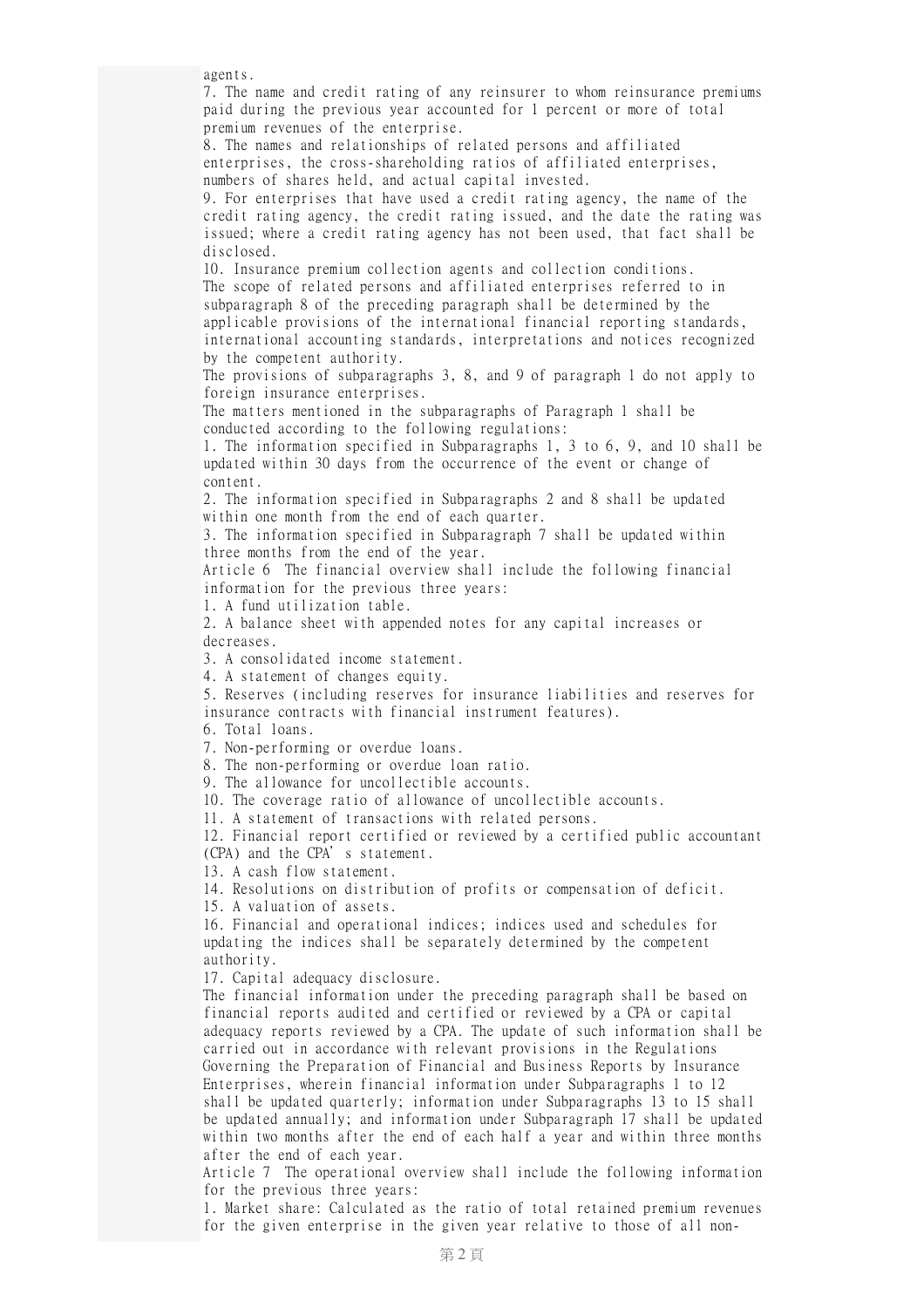life insurance enterprises.

2. Premium revenues, retained premiums, retained premiums ratio, claims, and retained losses for each type of insurance.

3. An overview of ceded reinsurance business for each type of insurance: including outward reinsurance premiums, reinsurance commission income, losses recovered from reinsurers, and paid benefits.

4. Reserves for each type of insurance: including unearned premium reserves, special reserves, loss reserves, premium deficiency reserve, liability adequacy reserve, other reserves and reserves for insurance contracts with financial instrument features.

5. Permissible loss ratios for each type of insurance.

6. Actual loss ratios for each type of insurance.

7. The ratio of appeal cases (including claim and non-claim appeal cases) filed with the Financial Ombudsman Institution ("FOI") and the average number of days taken for the FOI to process the cases.

8. The number of claims litigations and the ratio of litigations to claims. 9. The number of cases with delayed claim payment and its ratio to total claim cases.

The information specified in Subparagraphs 1 to 6, 8 and 9 of the preceding paragraph shall be updated within three months after the end of each year; the information specified in Subparagraph 7 shall be updated before the end of April each year.

Article 8 The corporate governance report shall include the following: 1. The corporate governance framework and regulations.

2. The stock right structure of the company and shareholder rights.

3. The structure of board of directors and its level of independence.

4. The operation of board of directors: number of meetings held, attendance record of each director, targets of enhanced functions of board of directors of the year and in the most recent year and progress assessment, and other matters of special note.

5. The responsibilities of board of directors and managers.

6. The composition of the audit committee and election of supervisors, their responsibilities and level of independence.

7. The operation of the audit committee or participation of supervisors in the operation of the board of directors: the number of meetings held, attendance (appearance) record of each independent director or supervisor, and other matters of special note.

8. The composition of the compensation committee, risk management committee or committees of other functions, their responsibilities and operation.

9. The remuneration of directors, supervisors and general manager paid in the most recent year, its ratio to the net profit after tax, remuneration policy, standards and packages, the procedure for determining remuneration, and the correlation with operating performance and future risk exposure. 10. List of remuneration of each director, supervisor and the general manager compiled in accordance with Article 20 of the Regulations Governing the Preparation of Financial and Business Reports by Insurance Enterprises and the format therein attached.

11. Pursuit of continuing education of directors and supervisors.

12. Risk management information.

13. Rights and relations of stakeholders.

14. Handling of appeals.

15. Fulfillment of social responsibility: Systems and measures established to carry out corporate responsibility for environmental protection, community involvement, social contribution, social services, public welfare, consumer rights, human rights, security and health and others and degrees of fulfillment.

16. Donations made to political parties, stakeholders and non-profit organizations.

17. Differences between the actual corporate government practices and those stated in the Corporate Governance Best-Practice Principles for Insurance Enterprises and the causes.

18. Internal audit related information.

19. Number of employees in non-managerial positions, annual average employee benefit expenses and difference in comparison with those of the preceding year.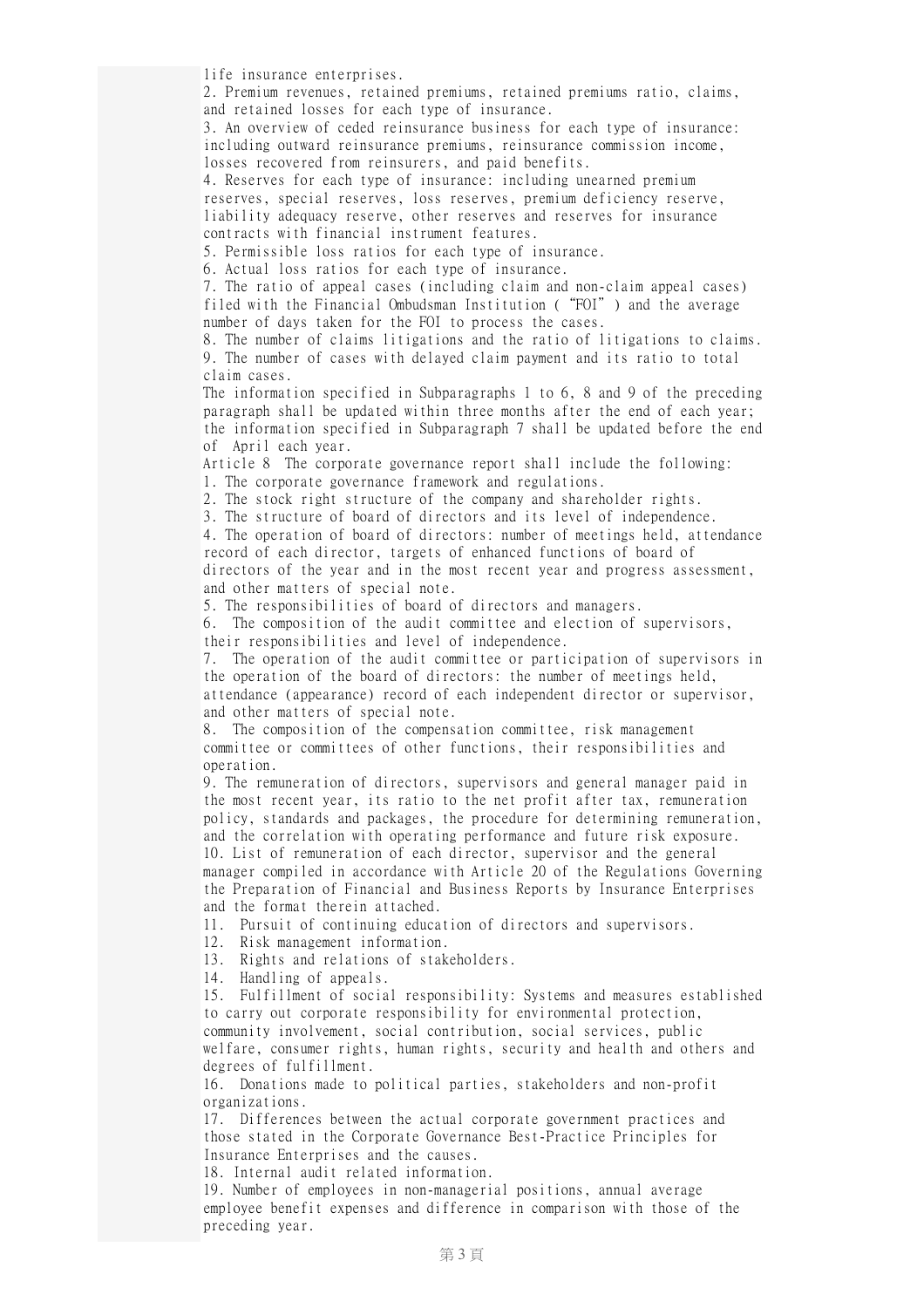20. Other information in relation to corporate governance. Subparagraph 2 to 11 and 13 of the preceding paragraph shall not apply to foreign insurance enterprises.

The matters mentioned in the subparagraphs of Paragraph 1 shall be conducted according to the following regulations:

1. The information specified in Subparagraph 16 of Paragraph 1 shall be disclosed within 15 days after the occurrence of the event.

2. The information specified in the remaining subparagraphs shall be updated within three months from the end of the year.

Article 9 The following information shall be disclosed or given for insurance products:

1. The reference number and date of insurance product:

(1) The reference number and date for its approval, file-and-use or useand-file (applicable to health and accident insurance) in the first-time review.

(2) The reference number and date for its latest approval, file-and-use or use-and-file involving revision of premium rate or policy clauses, or the date of transmission to an insurance product database according to Article 25 of the Regulations Governing Pre-sale Procedures for Insurance Products, and the reference number and date of decree based on which revisions were made.

2. Contract clauses.

3. The extent of coverage and any exclusions.

4. Expected additional expense ratios on insurance products sold to financial consumers.

5. A short rate table.

6. A table of premium refund ratios.

7. Claims application documents and procedures.

Matters mentioned in the subparagraphs of the preceding paragraph shall be disclosed with 30 days after the occurrence of the event or change of content.

Article 10 "Material information bearing on the rights and interests of the consuming public" refers to the following:

1. A change in shareholder equity of 10 percent or more.

2. Any litigation, non-litigation, administrative disposition,

administrative litigation, or application for or execution of a provisional attachment or provisional injunction having a material effect on finance or operations.

3. A change of chairman (chairman of the board of trustees), general manager, independent director, or one third or more of the directors (trustees).

4. A change of responsible person for the branch office of a foreign insurance enterprise in Taiwan.

5. A change of certifying CPA or a change in the fiscal year; the preceding provision does not apply if the change of certifying CPA is effected due to internal adjustment of the accounting firm.

6. A capital increase ordered by the competent authority pursuant to Article 149, paragraph 1 of the Act or Article 6, paragraph 2 or paragraph 3 of the Regulations Governing Capital Adequacy of Insurance Companies. 7. A board of director's resolution for a capital decrease or issuance of

new shares for a capital increase.

8. Failure to obtain the competent authority's approval for a plan for capital increase or decrease or a capital increase application under the preceding two subparagraphs.

9. A change in the company (or cooperative) name.

10. Dissolution or transfer of insurance contracts.

11. A CPA issues an audit or review report containing an opinion other than an unqualified or modified unqualified opinion. However, the same does not apply in cases where the certifying CPA issues a qualified audit or review report for reason of annual amortization of losses as permitted by law, or for reason that the amount of investment by a non-material subsidiary or the amount of investment accounted for using the equity method and gain or loss thereupon as presented in the interim financial report is calculated on the basis of the investee company's financial report that has not been audited or reviewed by a CPA.

12. One of the enterprise's principal reinsurers becomes insolvent.